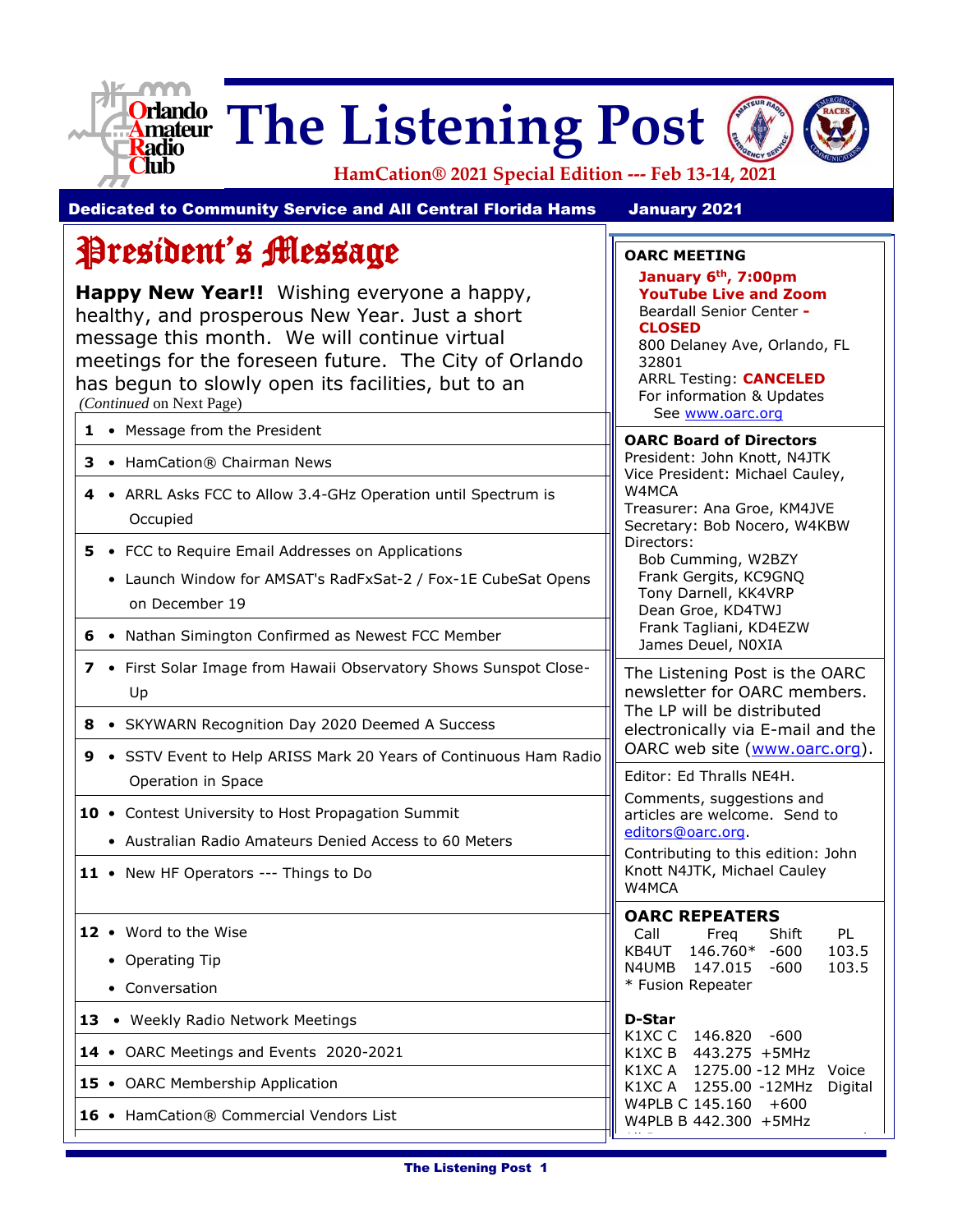# From the President's Desk (*Continued* from Previous Page)

extremely limited capacity. The last word I received was that they were allowing meetings of 10 people or less. That will not work for OARC, so we agreed that we will wait until things get back to some kind normal.

January's meeting will include a presentation from John Kruk, N9UPC \*\*\*. John is the National Sales Manager for Yaesu USA. Part of John's presentation will include the new FTDX10. The January meeting will be on Wednesday January 6, 2021 at 7pm. Please note, while the meetings are all virtual, the meetings will begin at 7pm!

In this issue, we were scheduled to begin an opportunity for members to place a business card size ad to advertise their business. Do to type setting issues that I am having, we will delay this to next month's issue.

Announced last month, the board wanted to give an opportunity for members that own a business to place a small ad in our newsletter as a benefit to all members. This will be for a business card size ad and the cost of this ad is minimal at \$10 for 12 issues. Shortly I will be announcing who The Listening Post Ad Manager will be, but in the meantime, please email me any questions or request to advertise.

Finally, be sure to read through this entire newsletter as it is chock full of info, including information on our next test session!!!

73 John Knott, N4JTK

\*\*\* about John Kruk, N9UPC: (edited from QRZ.com) his two main focuses in life are amateur radio and EMS. Licensed in 1993, he enjoys amateur radio as a hobby, an education base, as well as a means to have a goal for expanding my horizons in a field that is ever-changing.

In addition to exploring the amateur hobby, he is very active in EMCOMM, ARES/RACES, digital voice communications, and utilizing more of his Extra class privileges. He upgraded Extra class license to give something back to a hobby that has supported him.

He never thought amateur radio would evolve from a hobby to a career. His life is like a non-stop geek-fest!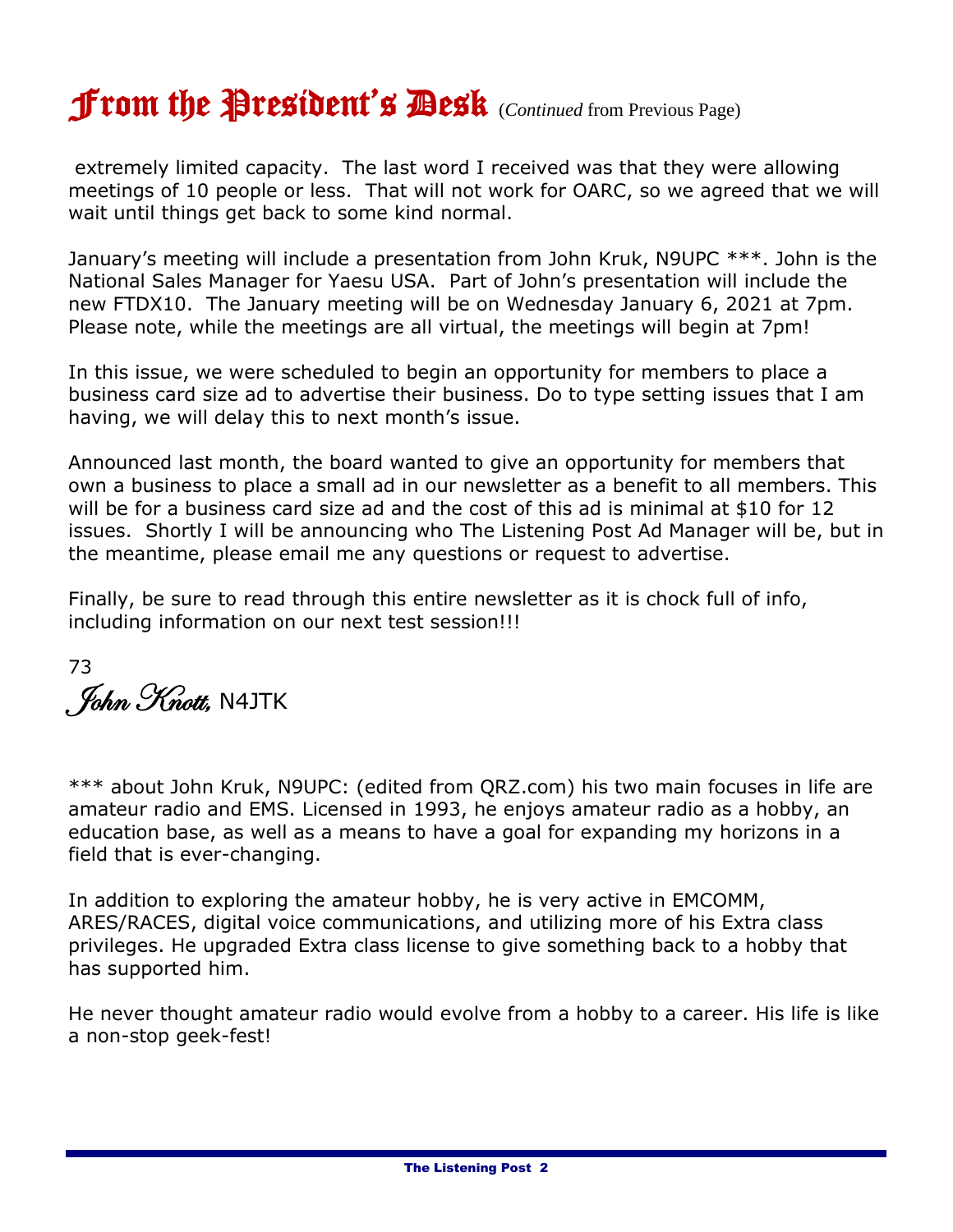# **HamCation® Chairman News**

**(by Michael Cauley, W4MCA)**

Greetings Everyone

I hope everyone is still staying safe.

Here is the latest update on HamCation® Special Edition.

Are you looking to upgrade your amateur radio license, or do you know someone that wants to get their tech license? Well, here is your/their chance.

We will be holding Amateur radio exams at the 2021 HamCation® Special Edition in person.

What you need to know: Location: Central Florida Fairgrounds, North Building When: February 14, 2021 Time: 10am to 4pm Registration is required<https://www.hamcation.com/amateur-radio-exams> (will be live this week) Fee: **FREE**

You must always wear a mask while inside the building. All participants will be spaced six plus feet apart. All tables, chairs and materials will be sterilized in between each person testing.

This will be our first test session since the club meeting in March, 2020. We are looking at having a large turnout. We will be needing lots of VE's to pull this off. If you would like to volunteer as a VE please email [testing@hamcation.com](mailto:testing@hamcation.com)

Please keep an eye on our website for more information. It is being updated regularly with new content.

73, Michael Cauley, W4MCA 2021 HamCation® General Chair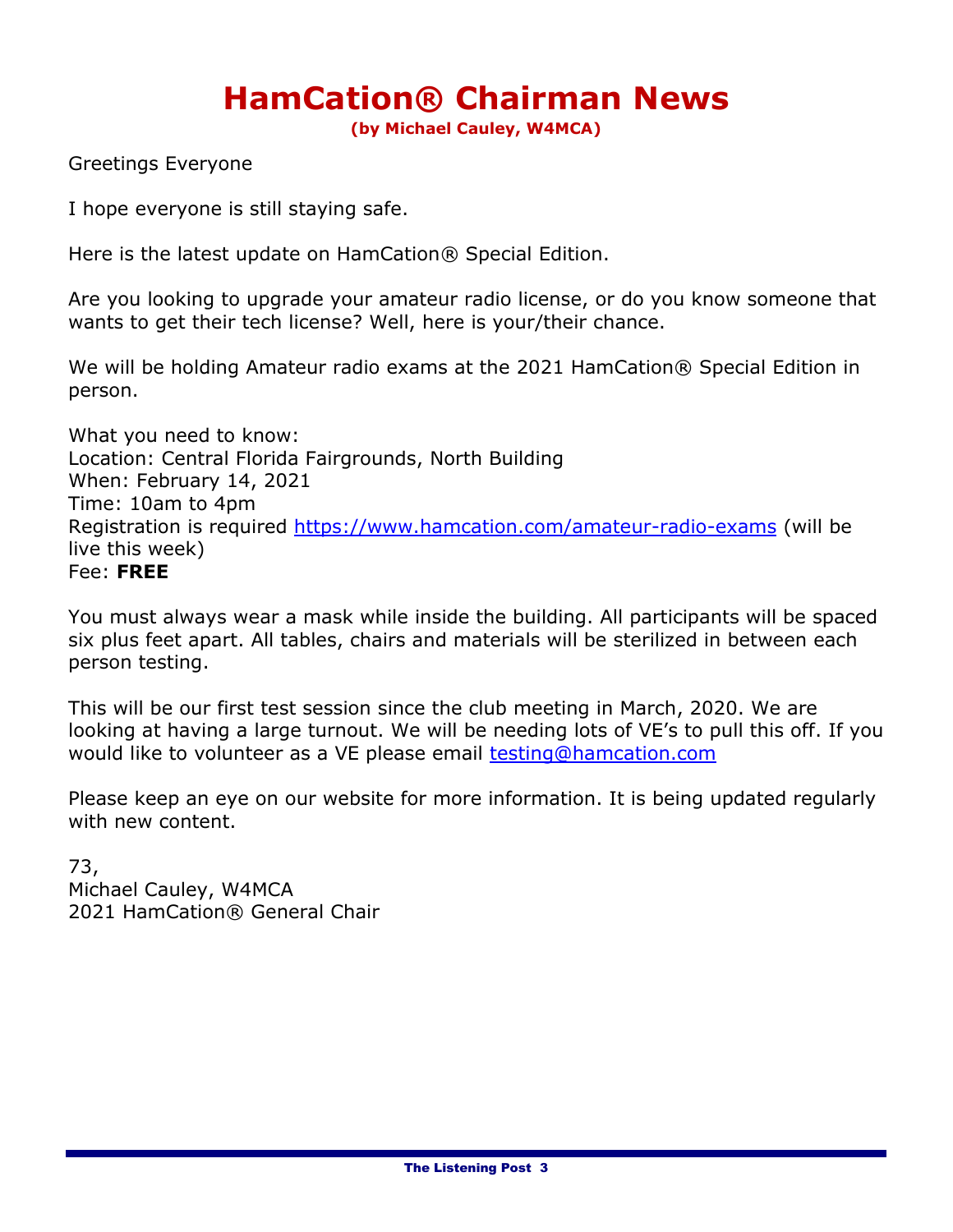# **ARRL Asks FCC to Allow 3.4-GHz Operation until Spectrum is Occupied**

**(The ARRL Letter for December 3, 2020)**

In [comments](https://www.fcc.gov/ecfs/filing/1121343222241) to the FCC, ARRL has argued that radio amateurs be allowed to continue shared operation in the 3.4 GHz band until 5G licensees who purchase the spectrum when the FCC puts it up for auction initiate incompatible operations. In its *Further Notice of Proposed Rulemaking* (*[FNPRM](https://ecfsapi.fcc.gov/file/1002214202488/FCC-20-138A1.pdf)*) in WT Docket 19-348, the FCC had proposed to sunset the band for amateur radio in two phases, governed by when new licenses are issued rather than when the new licensees begin to use the spectrum. In the *FNPRM*, the FCC solicited comments on whether alternatives exist to its proposal.



"Amateur activities further the public interest and should be permitted to continue on a secondary basis unless and until a new primary licensee is ready to occupy the spectrum in a preclusive manner," ARRL told the FCC. "At a minimum, amateur operations should be permitted to continue indefinitely in the 3.3 - 3.45 GHz spectrum, where no new flexible licenses are under immediate consideration. The Commission could consider whether a registration or other mechanism similar to that found in Section 97.303(g) would facilitate avoiding interference." Section 97.303(g) contains specific frequency-sharing requirements for the 2200- and 630-meter amateur

bands.

"Amateurs often select the 3.4-GHz spectrum precisely because other spectrum choices are sub-optimum or simply not available. Amateurs also are only secondary users on most of the other spectrum suitable for similar purposes," ARRL said. "Links must be carefully engineered because of that secondary status, which applies to most of the 2.4- and all of the 5.8-GHz bands available to amateurs. ARRL emphasized the importance of allowing amateurs to continue to use the 3.4 - 3.45 GHz portion in particular.

ARRL pointed out that in many geographic areas it could be years before the 3 GHz spectrum is actually put into use by commercial users, and argued that amateur radio should be allowed to continue to operations on a secondary, non-interference basis as it has done for decades with federal primary users, until new uses actually begin, rather than when licenses are issued.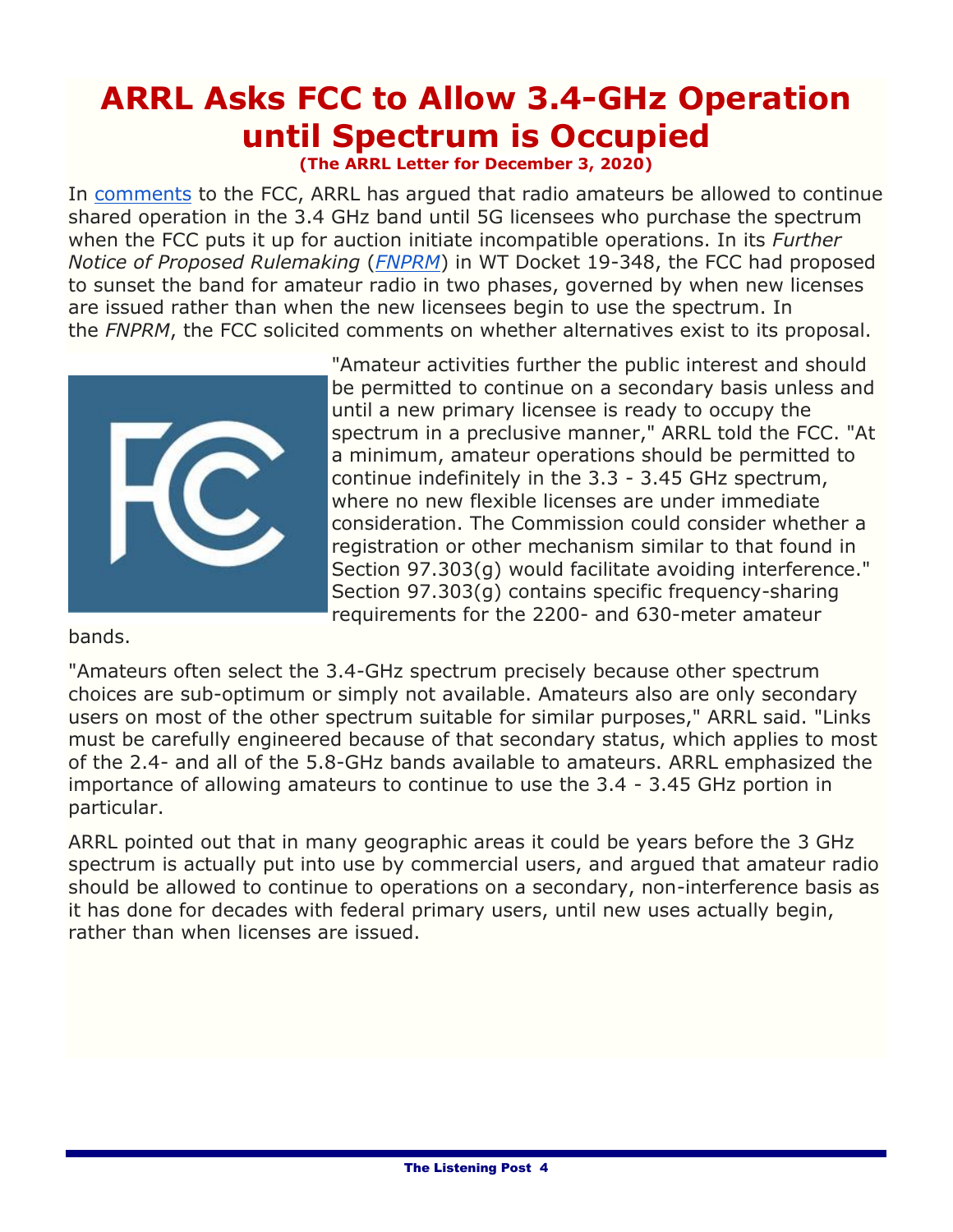# **FCC to Require Email Addresses on Applications**

**(The ARRL Letter for December 3, 2020)**

Amateur radio licensees and candidates will have to provide the FCC with an email address on applications, effective in mid-2021. If no email address is included, the FCC may dismiss the application as defective. The FCC is fully transitioning to electronic correspondence and will no longer print or provide wireless licensees with hard-copy authorizations or registrations by mail. A *Report and Orde*r (*[R&O](https://www.fcc.gov/document/fcc-adopts-electronic-licensing-report-and-order)*) on "Completing the Transition to Electronic Filing, Licenses and Authorizations, and Correspondence in the Wireless Radio Services" in WT Docket 19-212 was adopted on September 16. The new rules will go into effect 6 months after publication in

the *Federal Register*, which hasn't happened yet, but the FCC is already strongly encouraging applicants to provide an email address. When an email address is provided, licensees will receive an official electronic copy of their licenses when the application is granted.

Under Section 97.21 of the new rules, a person holding a valid amateur station license "must apply to the FCC for a modification of the license grant as necessary to show the correct mailing and email address, licensee name, club name, license trustee name, or license custodian name." For a club or military recreation station license, the application must be presented in document form to a club station call sign administrator who must submit the information to the FCC in an electronic batch file.



Under new Section 97.23, each license will have to show the grantee's correct name, mailing address, and email address. "The email address must be an address where the grantee can receive electronic correspondence," the amended rule will state. "Revocation of the station license or suspension of the operator license may result when correspondence from the FCC is returned as undeliverable because the grantee failed to provide the correct email address."

#### **Launch Window for AMSAT's RadFxSat-2 / Fox-1E CubeSat Opens on December 19 (The ARRL Letter for December 10, 2020)**

The launch that will carry AMSAT's RadFxSat-2/Fox-1E CubeSat into orbit could come as early as this month. Virgin Orbit has announced that the launch window for its LauncherOne Launch Demo 2 mission, which will carry the AMSAT spacecraft into orbit, opens on December 19. RadFxSat-2 is the fifth and final Fox-1 satellite built by AMSAT.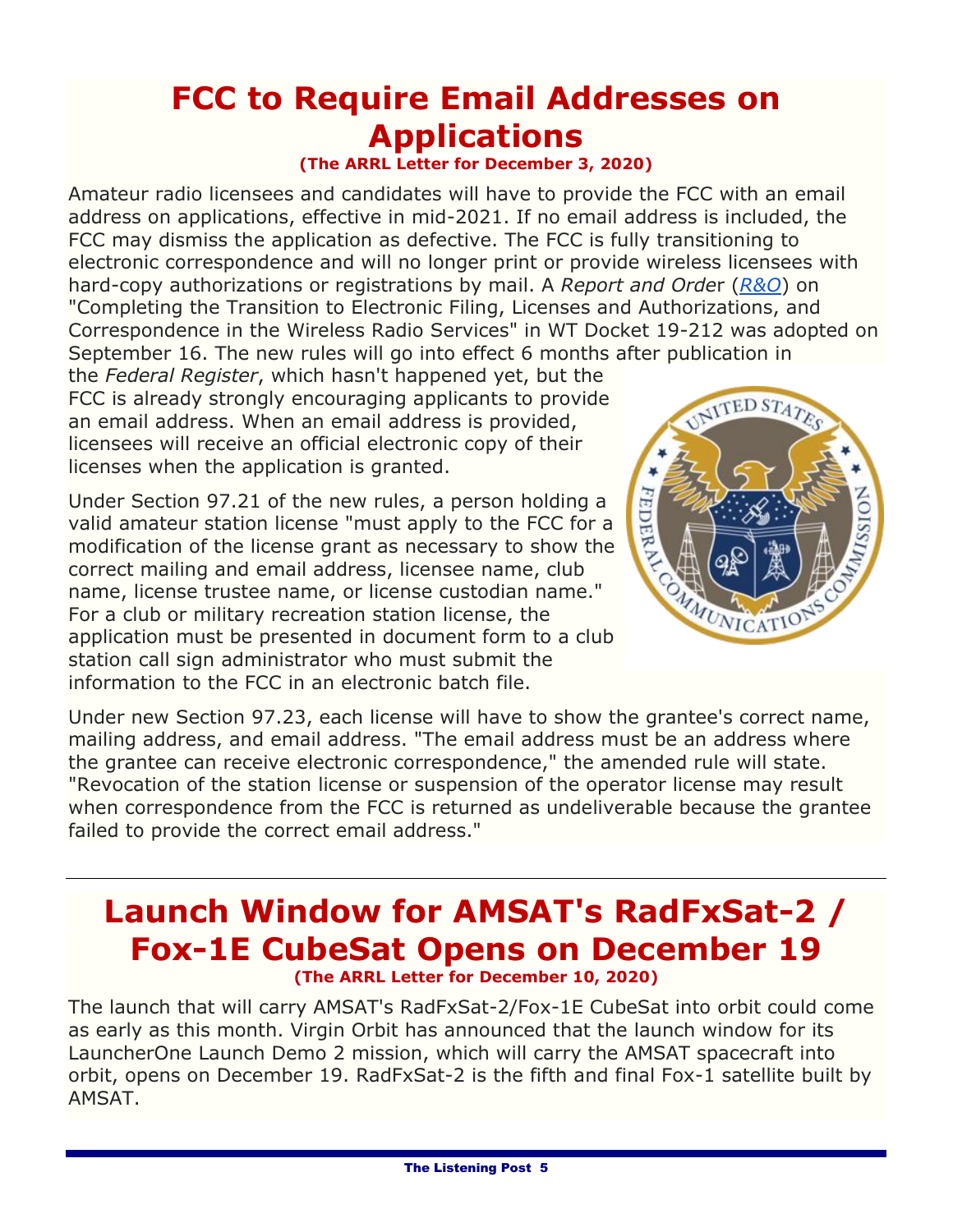Like RadFxSat/Fox-1B (now AMSAT-OSCAR 91) the RadFxSat-2/Fox-1E CubeSat is a partnership opportunity between Vanderbilt University and AMSAT and will carry a similar radiation effects experiment, studying new FinFET technology.



The RadFxSat-2 spacecraft bus is built on the Fox-1 series, but Fox-1E features a linear transponder upgrade to replace the standard FM transponder in the Fox-1A - Fox-1D projects. In addition, the uplink and downlink bands are reversed from the previous Fox satellites in a mode V/u (J) configuration using a 2-meter uplink and 70-centimeter downlink.

The telemetry downlink will be 435.750 MHz. The inverting linear transponder uplink will be 145.860 MHz - 145.890 MHz. The inverting linear transponder downlink will be 435.760 MHz - 435.790 MHz.

The telemetry downlink features a 1,200 bps BPSK channel to carry the Vanderbilt science data, in addition to a 30 kHz wide transponder for amateur radio use. Telemetry and experiment data can be decoded using *[FoxTelem](https://www.amsat.org/foxtelem-software-for-windows-mac-linux/)* version 1.09 or later.

"Participation in telemetry collection by as many stations in as many parts of the world as possible is essential, as AMSAT Engineering looks for successful startup and indications of the general health and function of the satellite as it begins to acclimate to space," AMSAT said in announcing the possible launch window. "AMSAT will send a commemorative 3D-printed QSL card to the first station capturing telemetry from RadFxSat-2." *-- Thanks to AMSAT*

# **Nathan Simington Confirmed as Newest FCC Member**

**(The ARRL Letter for December 10, 2020)**

On a 49 - 46 vote, the US Senate on December 9 confirmed Nathan Simington to be a Commissioner at the FCC. Simington previously served as a senior advisor at the US Department of Commerce. Earlier, he was a legal associate at various law firms, often specializing in finance.

Upon being sworn in, he will take the seat of Commissioner Michael O'Rielly, whose renomination was pulled by President Donald Trump last summer, shortly before it was to go to the Senate floor.

FCC Chairman Ajit Pai has announced that he will step down on January 20, opening a seat for incoming President Joe Biden to appoint a new commissioner to form a new 3 - 2 Democratic majority. Biden then could



either designate that new commissioner as chairman, or select one of the two sitting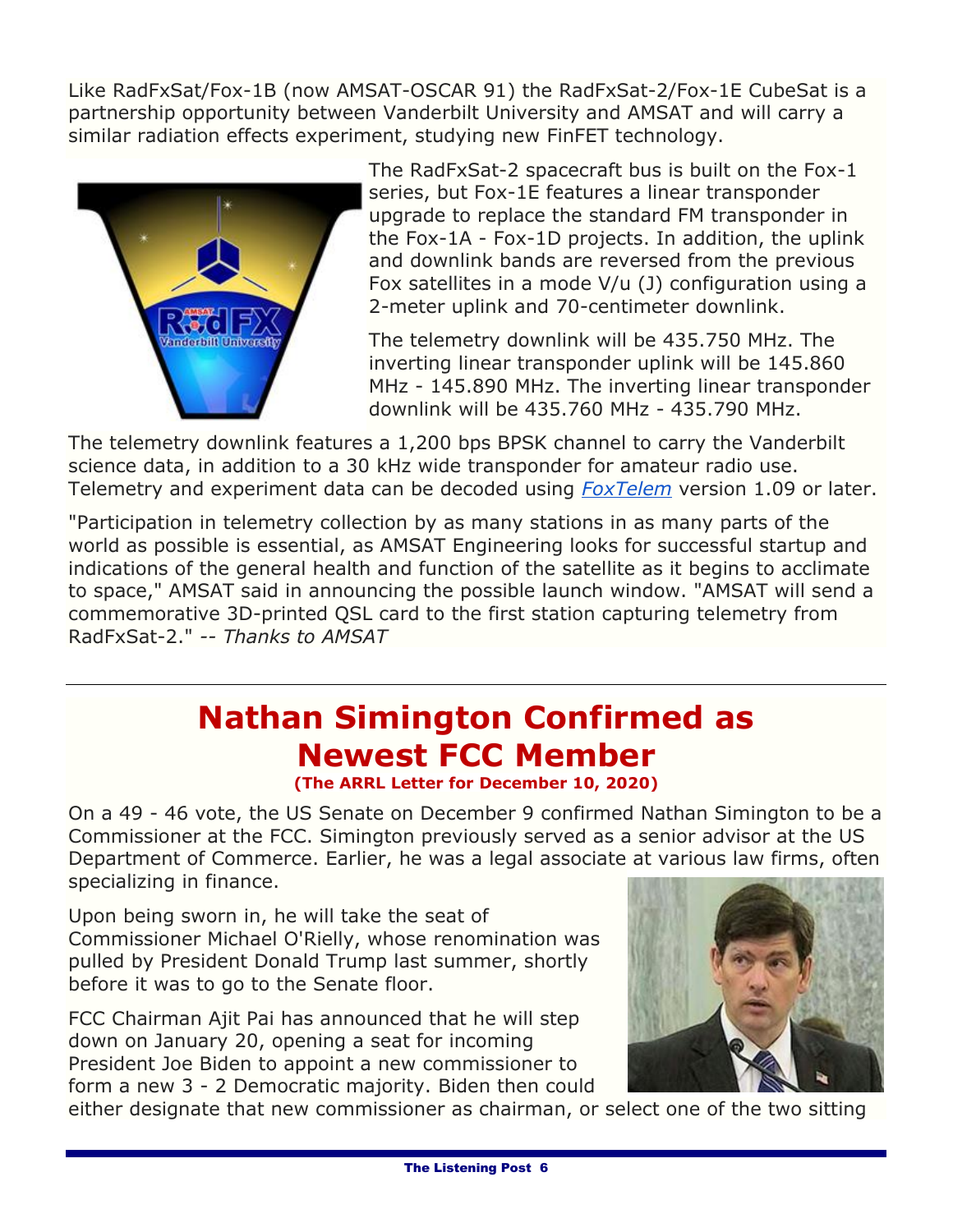Democrats already on the Commission, Jessica Rosenworcel and Geoffrey Starks. Biden could also designate one of the two sitting Democrats as Acting Chairman to manage the FCC until his new pick has been confirmed by the Senate and sworn in. Until that happens, the FCC will have a 2 - 2 party split.

#### **First Solar Image from Hawaii Observatory Shows Sunspot Close-Up (The ARRL Letter for December 10, 2020)**

The world's largest solar observatory, National Science Foundation (NSF) Daniel K.

Inouye Solar Telescope in Hawaii, [has released](https://nso.edu/press-release/inouye-solar-telescope-releases-first-image-of-a-sunspot/) its first image of a sunspot, capturing the phenomenon in striking detail. The image, taken last January, is among the first solar images of the new Solar Cycle 25. The telescope's 4-meter primary mirror will give the best views of the sun from Earth throughout Solar Cycle 25. The image was released along with the first of a series of Inouye-related articles featured in the *Solar Physics* journal. As radio amateurs know, sunspots and other solar activity can affect HF radio propagation, among other things, and they are where coronal mass ejections (CMEs) and solar flares originate. The Inouye telescope is in its final stages of construction.

"While the start of telescope operations has been slightly delayed due to the impacts of the COVID-19 global pandemic, this image represents an early preview of the unprecedented capabilities that the facility will bring to bear on our understanding of the sun," said David Boboltz, NSF Inouye Solar Telescope Program Director. Solar Cycle 25 is predicted to peak in mid-2025.

"With this solar cycle just beginning, we also enter



**The first sunspot image taken on January 28, 2020 by the NSF's Inouye Solar Telescope's Wave Front Correction context viewer. The sunspot is sculpted by a convergence of intense magnetic fields and hot gas boiling up from below. [NSO/AURA/NSF, photo]**

the era of the Inouye Solar Telescope," said Matt Mountain, President of the Association of Universities for Research in Astronomy (AURA), the organization that manages the National Solar Observatory and the Inouye Solar Telescope. "We can now point the world's most advanced solar telescope at the sun to capture and share incredibly detailed images and add to our scientific insights about the sun's activity."

During the peak of Solar Cycle 24, 120 sunspots were tracked. Some 115 sunspots are predicted for the peak of Solar Cycle 25.

The new image encompasses an area on the sun's surface of some 10,000 miles across -- just a tiny part of the sun, but large enough to fit Earth inside, the Inouye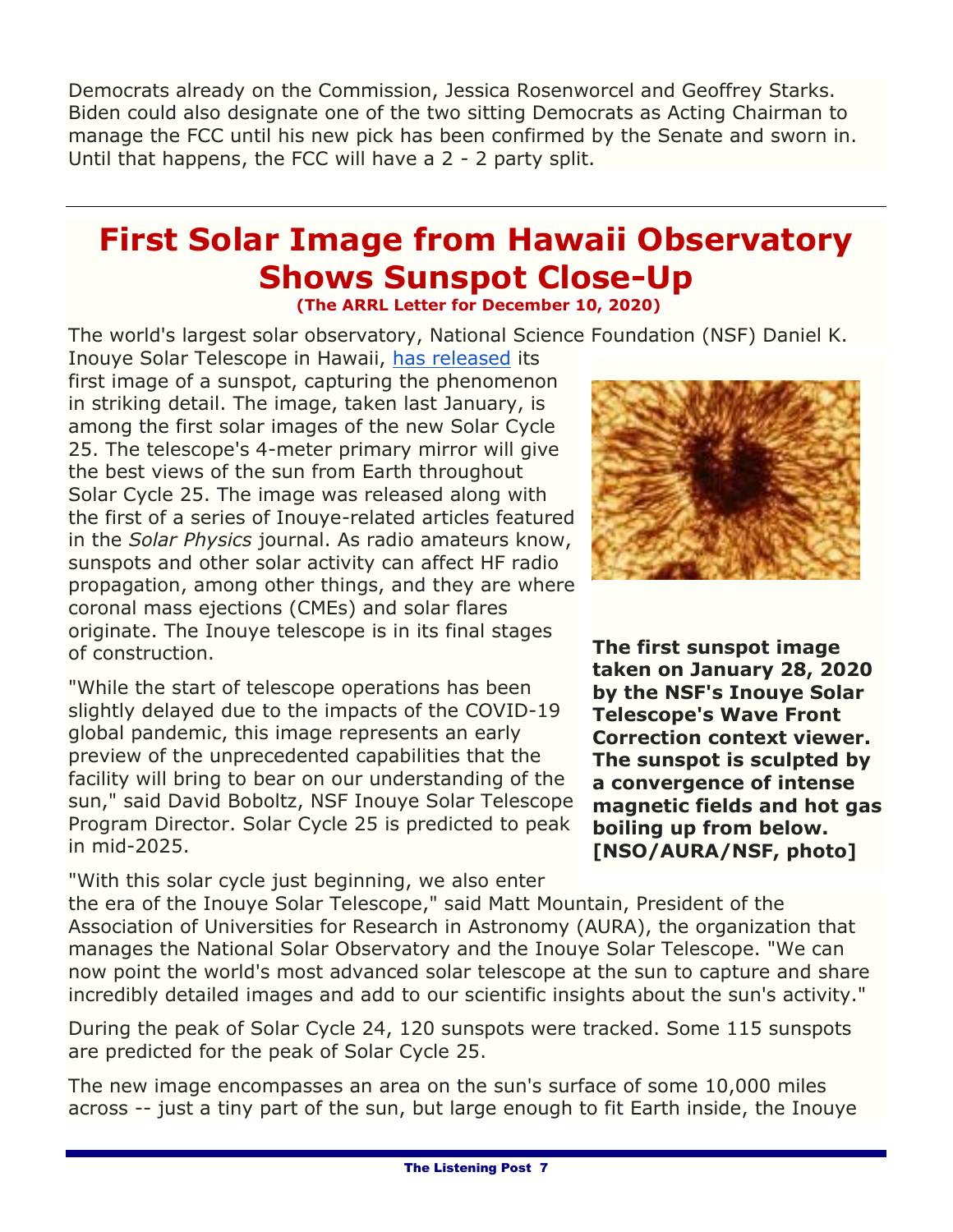Solar Telescope said in its statement. Read [more.](http://www.arrl.org/news/first-solar-image-from-hawaii-observatory-shows-close-up-of-a-sunspot) *-- Thanks to the National Solar Observatory and news media reports*

# **SKYWARN Recognition Day 2020 Deemed A Success**

#### **(The ARRL Letter for December 17, 2020)**

Judging by the list of more than 700 [registered participants,](https://www.weather.gov/crh/skywarn_participants) SKYWARN® Recognition Day (SRD) on December 5 was a success. Cosponsored by [ARRL](http://www.arrl.org/skywarn-recognition-day) and the National Weather Service (NWS), SRD recognizes radio amateurs for the vital public service



they provide during severe weather. Participants ranged from NWS offices, radio amateurs, nonamateur radio spotters, and non-SKYWARN spotters. Radio amateurs -- the first SKYWARN volunteers -- comprise a large percentage of SKYWARN volunteers across the country, providing vital communication between the NWS and emergency management in the event that telecommunication systems are knocked out.

The NWS Milwaukee Forecast Office reported more than 150 contacts logged across 35 states. The NWS office in Springfield, Missouri, tweeted, "What would SKYWARN Recognition Day be without a special thanks to the net control operators?" The NWS office in Chicago tweeted, "SKYWARN Recognition Day has come to an end; thanking everyone for attending and to all of our spotters across the nation."

SKYWARN Recognition Day planner and organizer Michael Lewis, KG4KJQ, who is the Warning Coordination Meteorologist in the northern Indiana NWS Forecast Office, expressed appreciation to the SRD Planning Team and the Facebook livestream presenters for helping to make the event a success. The NWS Forecast Office in northern Indiana registered 34 radio amateurs. The office serves 37 counties in northern Indiana, southwest lower Michigan, and northwest Ohio.

Given the COVID-19 pandemic, SRD was handled a little differently than in the past. Normally, radio amateurs



participate from their home stations and from stations at NWS forecast offices, with the goal of contacting as many NWS forecast offices as possible. This year, participation from NWS forecast offices was minimal, and the focus shifted to contacting as many SKYWARN trained spotters as possible. New this year, SRD was opened to all SKYWARN spotters, and a SKYWARN Recognition Day [Facebook](http://www.facebook.com/groups/skywarnrecognitionday)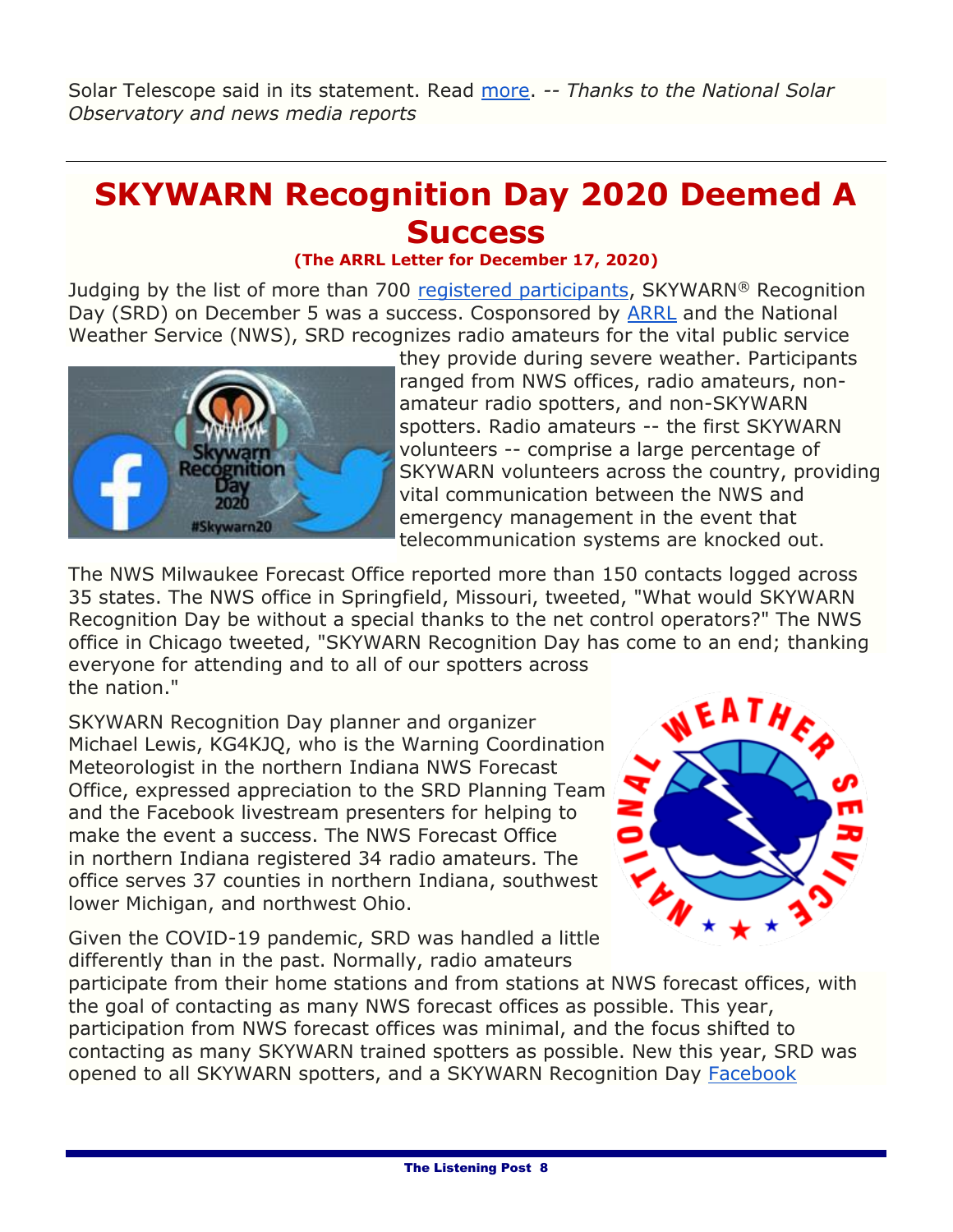[page](http://www.facebook.com/groups/skywarnrecognitionday) was created, hosting a variety of live and recorded segments throughout the day. -- *Thanks to the* ARRL ARES Letter.

#### **SSTV Event to Help ARISS Mark 20 Years of Continuous Ham Radio Operation in Space (The ARRL Letter for December 17, 2020)**

Amateur Radio on the International Space Station [\(ARISS\)](http://www.ariss.org/) will continue its year-long 20th anniversary celebration of continuous ham radio operation from the ISS this month, with a slow-scan television (SSTV) event over the holidays. The first ARISS school contact took place in December 2000, not long after the first ISS crew arrived on station a month earlier and had made test contacts. The

commemorative late-December SSTV event will be held December 24 through December 31, although dates are subject to change. The frequency will be 145.800 MHz, using SSTV PD-120 mode. Over its 20 years, ARISS has supported nearly 1,400 scheduled ham radio contacts with schools, student groups, and other education organizations.

"ARISS would not be the complex and growing program of education, operations, and hardware were it not for ARRL, AMSAT, NASA, and the ISS National Lab (INL)," said Rosalie White, K1STO, ARISS-US Delegate representing ARRL. "For these past 20 years and for the years to come,



when we grow into lunar ham radio opportunities and more, the ARISS team will continue to be grateful to ARRL and all our sponsors. We could not do it without you!"

The ARISS ham radio gear, for what would become NA1SS on board the station, arrived ahead of the Expedition 1 crew, headed by Bill Shepherd, KD5GSL. Shepherd made the first ARISS school contact with students at Luther Burbank Elementary School in Illinois on December 21, 2000. NASA has marked the ARISS milestone with an [infographic](https://www.nasa.gov/mission_pages/station/research/news/iss-20-years-ham-radio-infographic) highlighting the educational contacts via amateur radio between astronaut crew members aboard the ISS and students.



ARISS will continue to sponsor various commemorative events through November 2021, including more of the very popular ARISS SSTV sessions. In celebration of the 20th anniversary of ham radio on the space station, ARISS took part in the ISS Research and Development Conference (ISSRDC) panel session, "20 Years of STEM Experiments on the ISS." A [video](https://www.ariss.org/) developed for the session describes the program, conveys some key lessons learned over the past 20 years, and describes the ARISS team's vision for the future.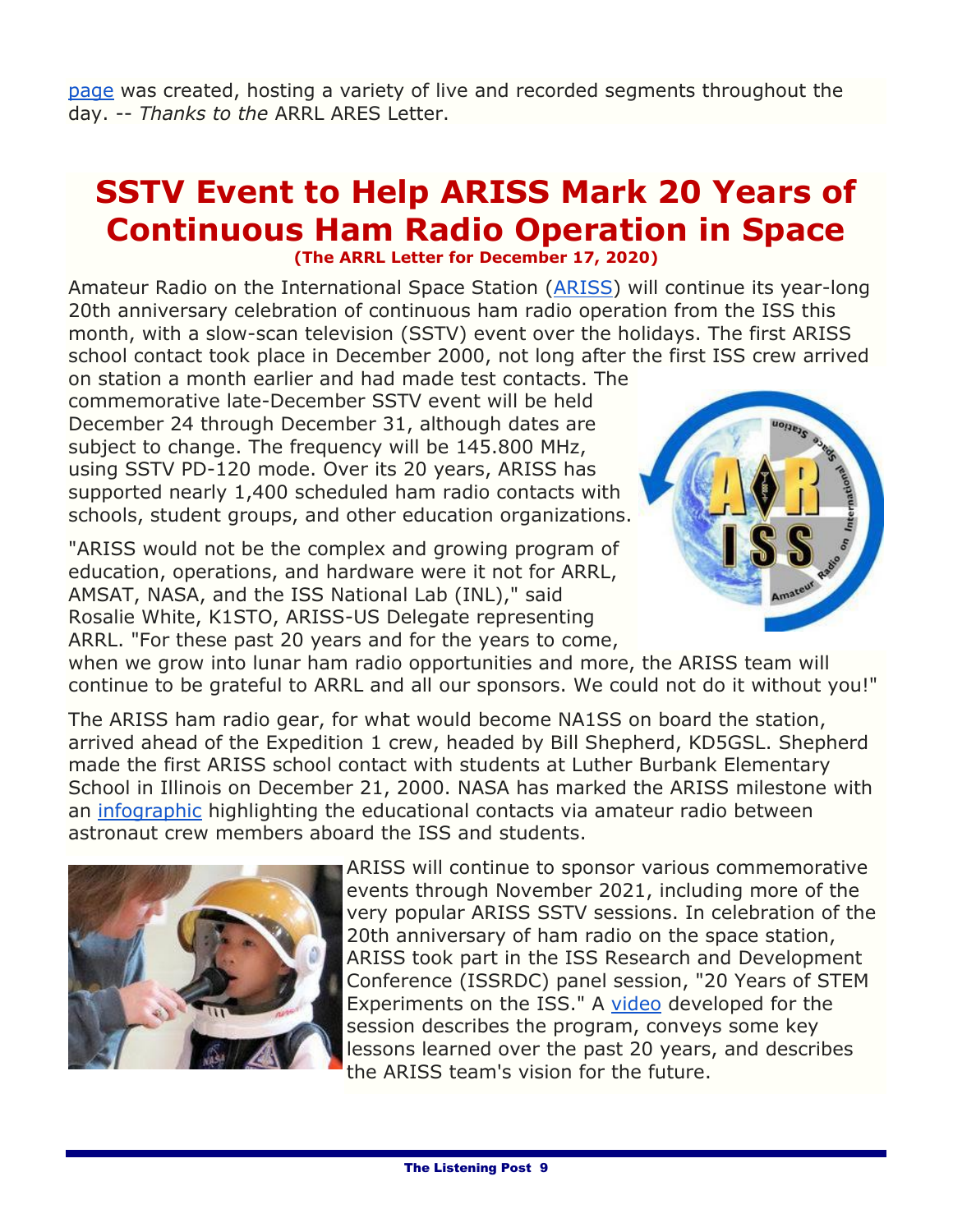"Twenty years of continuous operations is a phenomenal accomplishment," said ARISS-International Chair Frank Bauer, KA3HDO, who's been with the program from the start. "But what makes it even more extraordinary is that ARISS has achieved this through hundreds of volunteers who are passionate in paying it forward to our youth and ham radio community. On behalf of the ARISS International team, I would like to express our heartfelt thanks to every volunteer who has made ARISS such an amazing success over the past 20 years. Your passion, drive, creativity, and spirit made it happen."

In September, ARISS [announced](http://www.arrl.org/news/first-element-of-ariss-next-generation-radio-system-installed-and-operating-on-iss) that the initial element of its next-generation Interoperable Radio System (IORS) had been installed in the ISS *Columbus* module, replacing outmoded and problematic station gear.

A helpful addition to the ARISS website is a "Current Status of ISS Stations," which reports the present or coming operating mode of ARISS radios in the *Columbus* and *Service* modules. Click on "General Contacts" and then "Current Status of ISS Stations" on the drop-down menu of the ARISS website to access the reports.

# **Contest University to Host Propagation Summit**

**(The ARRL Letter for December 17, 2020)**



Several radio propagation experts will share their knowledge during a Propagation Summit via Zoom, sponsored by Contest University [\(CTU\)](https://www.contestuniversity.com/). The event is scheduled for January 23, 2021. The presentation schedule includes: "Update on the Personal Space Weather Station Project and HamSCI Activities for 2021" with Nathaniel Frissell, W2NAF, at 11 AM EST (1600 UTC); "Solar Cycle 25 Predictions and Progress" with Carl Luetzelschwab, K9LA, at noon (1700 UTC); "Maximizing Performance of HF Antennas with Irregular

Terrain" with Jim Breakall, WA3FET, at 1 PM EST (1800 UTC), and "HF Ionospheric Propagation" with Frank Donovan, W3LPL, at 2 PM EST (1900 UTC). [Registration](https://zoom.us/webinar/register/WN_dfLvFDxaTyakOWd_C7_puw) is free. An Icom IC-705 will be raffled off as a door prize. The winner must be present on Zoom to win. -- *Thanks to CTU Chair Tim Duffy, K3LR*

# **Australian Radio Amateurs Denied Access to 60 Meters**

#### **(The ARRL Letter for December 10, 2020)**

After considering several options for a 5 MHz amateur allocation, the Australian Communications and Media Authority [\(ACMA\)](https://www.acma.gov.au/) has come down in favor of national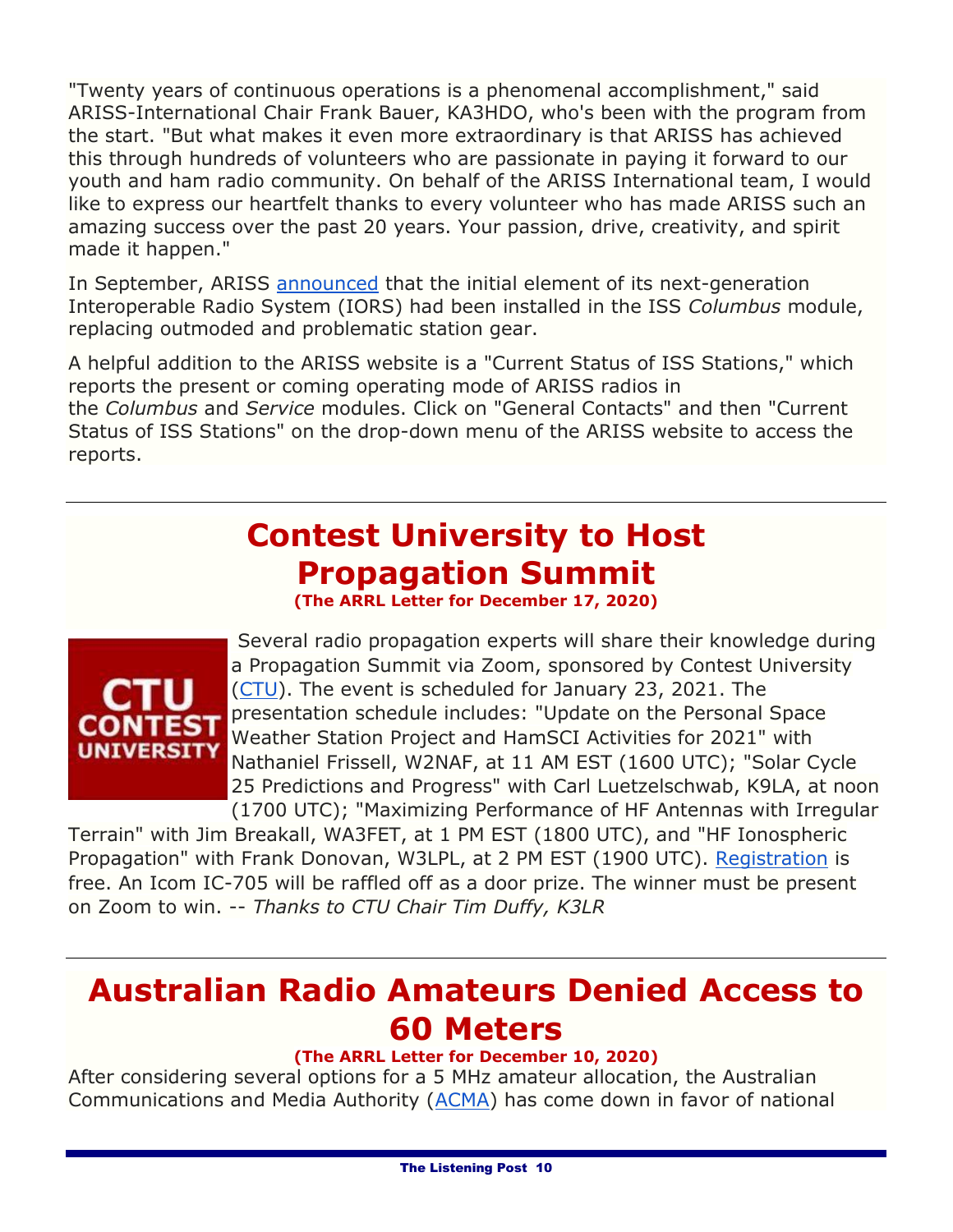government interests. Following a [consultation,](https://www.acma.gov.au/consultations/2020-05/possible-use-53515-53665-khz-band-amateur-service-consultation-132020) ACMA decided not to permit ham operation on the 5351.5 - 5366.5 kHz band. The 15 kHz-wide band was allocated to the amateur service on a secondary basis in 2017, ACMA says, "unresolved sharing issues" have prevented ham radio use of the band, used by more than 500 other licensed services as well as by the Australian military."



"The ACMA recognizes the high level of interest shown by the amateur community in adding this band and understands there will be disappointment," the agency said.

Australia's International Amateur Radio Union (IARU) member-society, the Wireless Institute of Australia (WIA), argued for amateur access to 5351.5 - 5365 kHz as a compromise. The WIA pointed out that more

than 80 countries have been granted access to the band.

Radio amateurs in New Zealand lost access to 60 meters in late October. Use of this band by radio amateurs there was provisional, allowing hams to use two frequencies in the band -- 5353.0 kHz and 5362.0 kHz -- as part of a trial.

In the US, ARRL proposed amateur access to a new, contiguous secondary band at 5 MHz in a 2017 *Petition for Rule Making*. ARRL also asked the FCC to retain shared access to four of the current five 60-meter channels (one would be within the new band) as well as current operating rules, including the 100 W PEP effective radiated power (ERP) limit. The federal government is the primary user of the 5 MHz spectrum in the US. Read [more.](http://www.arrl.org/news/australian-radio-amateurs-denied-access-to-60-meters) -- *Thanks to* The 5 MHz Newsletter *Editor Paul Gaskell, G4MWO, for some information*



#### **NEW HF OPERATORS -- THINGS TO DO (The ARRL Contest Update for September 28, 2020)**

Ward, N0AX, talked about the NA CW Sprint in the [September 2, 2020 issue of the](http://www.arrl.org/contest-update-issues?issue=2020-09-02)  [Contest Update.](http://www.arrl.org/contest-update-issues?issue=2020-09-02) The independent [NA SSB Sprint](https://ssbsprint.com/) contest is this weekend, and the same concepts apply. The weekend of November 7, why not give the [ARRL CW](http://www.arrl.org/sweepstakes)  [Sweepstakes](http://www.arrl.org/sweepstakes) a go? The exchange is challenging by virtue of its length with its origin in the message format used by the [National Traffic System.](http://www.arrl.org/nts) Want to try something [really scary?](https://www.youtube.com/watch?v=ETC6NSxpFFE) The QRP [Zombie Shuffle](http://www.zianet.com/qrp/ZOMBIE/pg.htm) event on Friday, October 30 is well suited to this time of year.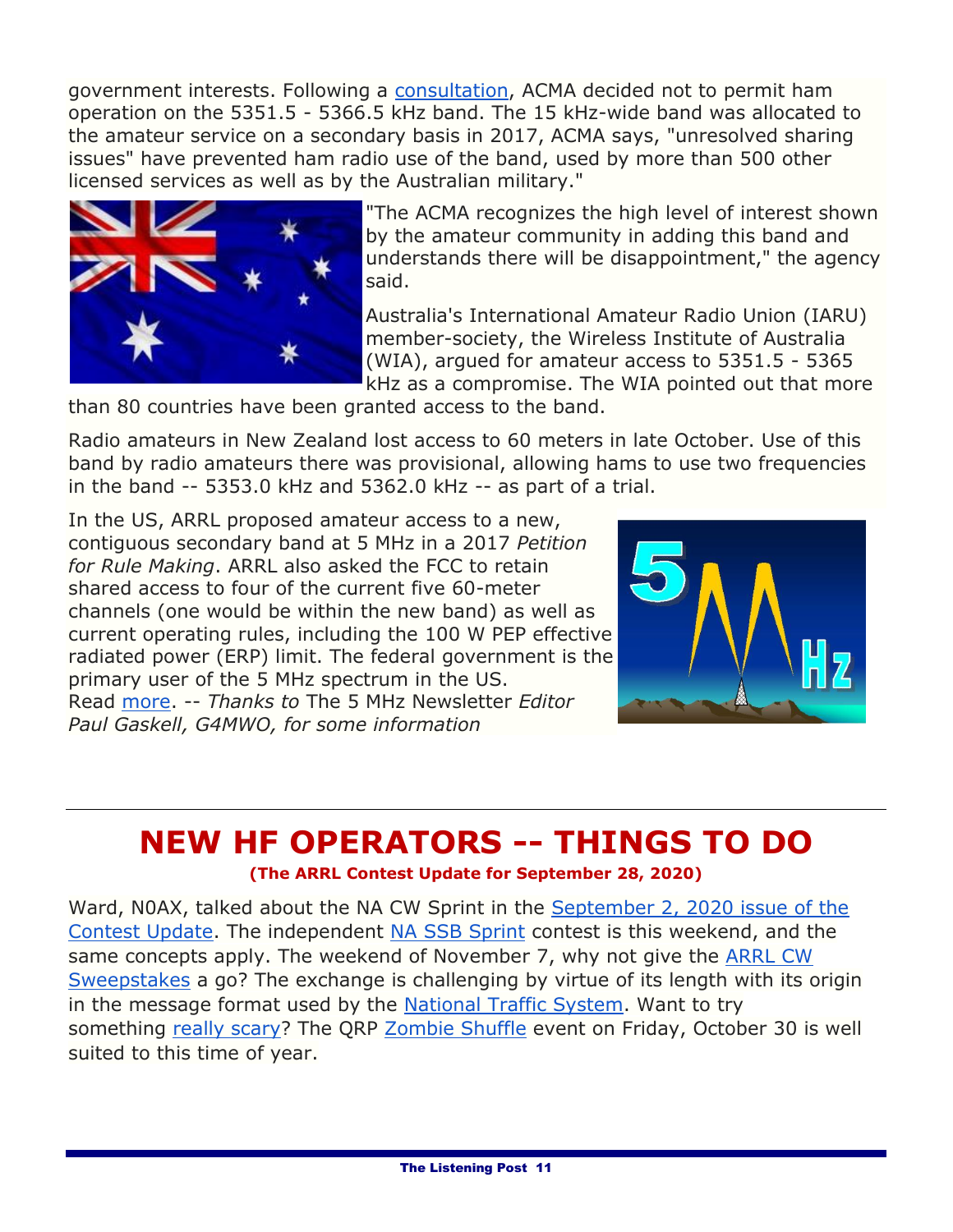#### **WORD TO THE WISE (The ARRL Contest Update for December 9, 2020)**

#### **Trove**

From the Oxford Dictionary: "a store of valuable or delightful things," such as the trove of past results articles from the [ARRL RTTY Roundup,](https://contests.arrl.org/rttyru/articles/) [ARRL 10-Meter,](https://contests.arrl.org/10m/articles/) and [ARRL](https://contests.arrl.org/160m/articles/)  [160-Meter contest](https://contests.arrl.org/160m/articles/) that have been uploaded to [contests.arrl.org](http://contests.arrl.org/) by Trey, N5KO.

## **OPERATING TIP**

#### **(The ARRL Contest Update for December 9, 2020)**

#### **New Contesters: Ease Into Contesting by Searching and Pouncing**

Dennis, WU6X, suggests that new contesters "ease into" contesting by trying searching and pouncing for contacts before running. Look for the loud stations calling CQ, and give them a call. It might take a few tries, but after a few contacts everything should become more familiar. Don't worry about mistakes, everyone makes them, correct them, and continue on!

# **CONVERSATION**

**(The ARRL Contest Update for December 9, 2020)**

#### **Green Fields**

The 2021 ARRL RTTY Roundup on January 2-3 features two new categories for multiops: multi-two and multi-multi. January 2021 is NOT the best time for people from different households to be gathering in person, however if your "pod" includes others interested in contesting, the 2021 contest will definitely be for the record books. Because multi-2 and multi-multi are new categories, there are no existing records, so the high scores for these categories will, by default, become the new records! High scores are kept by U.S. Call Area, ARRL Division, ARRL Section, Canada Province, and DX entity. There are plenty of slots.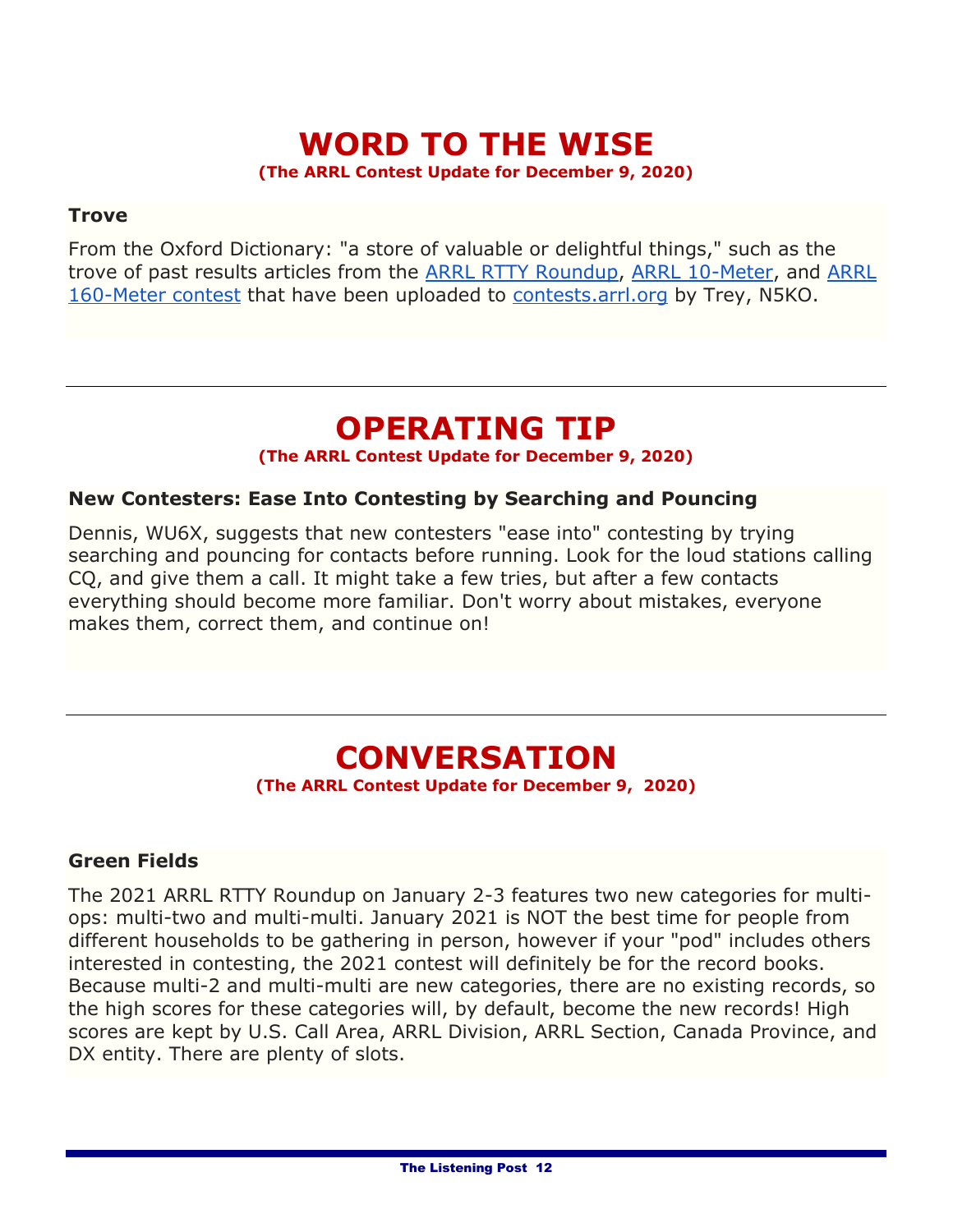Maybe you can convince the PC gamer in the house that this is a sort of text-based old-school adventure, or that you absolutely need your spouse to participate, since they're such a better typist than you.

If you have to look outside your immediate household for operators and you're already set up for RTTY or FT8/FT4, consider staying safe and letting other team members access your station remotely via *[AnyDesk](https://anydesk.com/en)* or another sharing technology. Key to making this easy and frustration-free for all involved is that all aspects of your station's operation be controllable from your logging computer's desktop, and that the RTTY audio be audible to the remote operator (if using RTTY) via the sharing software.

It *is* possible to do RTTY without listening to the receiver and just by watching the decode and X-Y or waterfall, but not recommended. Having tried it personally I can verify it's a more difficult without the low-level audio to indicate when other stations are transmitting. For those that are using FTx modes, all you really need is the screen display!

You can see the existing [all-time records for the ARRL RTTY Roundup on the](https://contests.arrl.org/records.php?cn=rttyru) ARRL [Contesting website.](https://contests.arrl.org/records.php?cn=rttyru)

That's all for this time. Remember to send contesting related stories, book reviews, tips, techniques, press releases, errata, schematics, club information, pictures, stories, blog links, and predictions to [contest-update@arrl.org](mailto:contest-update@arrl.org)

73, Brian N9ADG

| Seminole ARES Net - Except - First Monday of                                  |  |
|-------------------------------------------------------------------------------|--|
| 147.090<br>Mon @ 20:00<br>the month (146.460 Simplex)                         |  |
| <b>Osceola ARES Net</b><br><b>Tues @ 19:00</b><br>145.350                     |  |
| 147.195<br><b>Quarter Century Wireless Association</b><br><b>Tues @ 19:30</b> |  |
| 146.760<br>Tues @ 20:00<br><b>Wayne Nelson Trader's Net</b>                   |  |
| Wed @ 19:00<br>147.300<br><b>Disney Emergency Amateur Radio Service</b>       |  |
| Wed @ 21:00<br>432.090<br><b>Florida Weak Signal Group</b>                    |  |
| Thur @ 19:00<br>443.050<br><b>Orange County ARES Net</b>                      |  |
| Thur @ 20:30<br>432.090<br><b>Florida Weak Signal Group</b>                   |  |

# **Weekly Radio Network Meetings**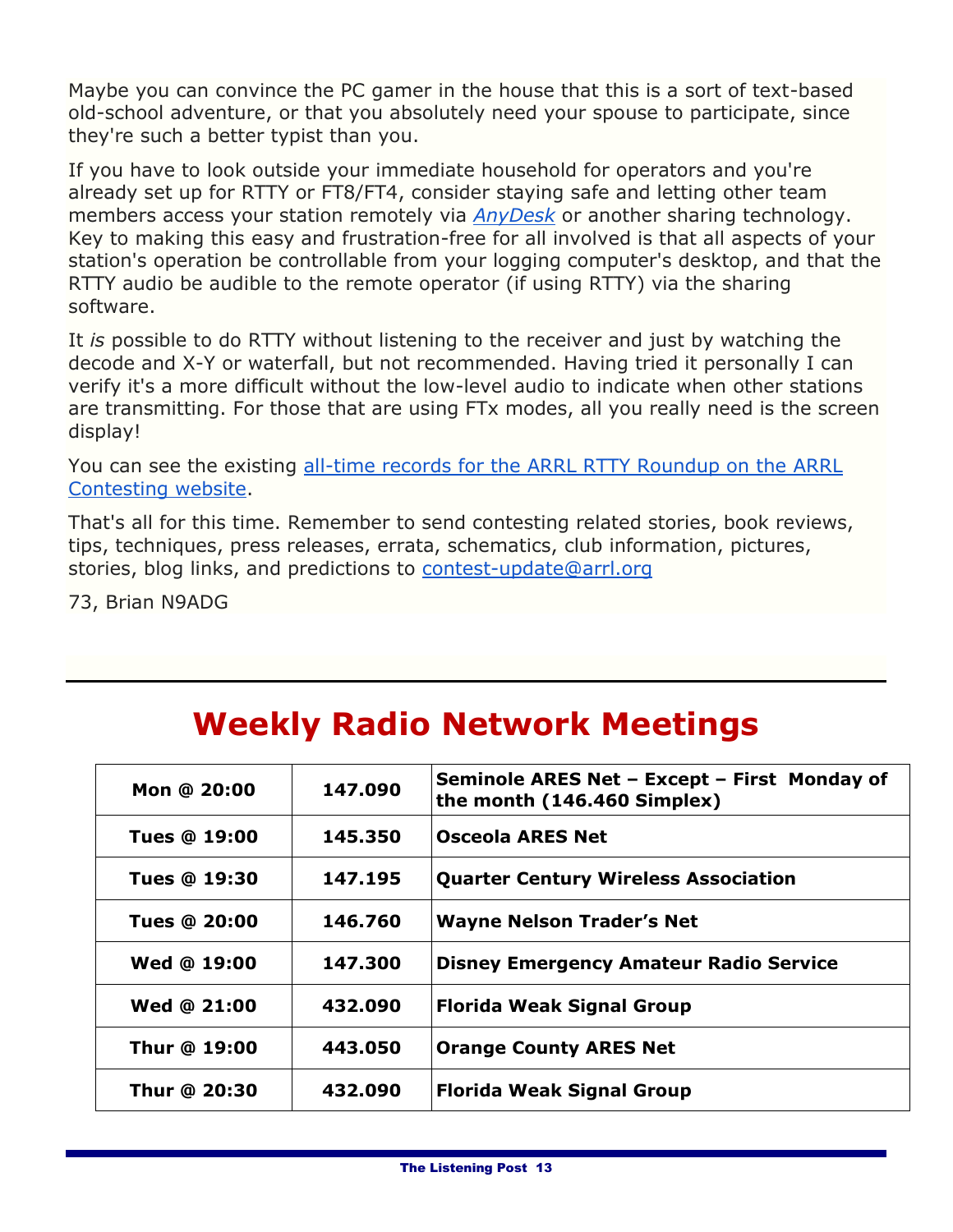# **OARC Meetings and Events 2021**

| January 6, Wednesday         | Virtual Meeting, 7:00pm YouTube Live! and Zoom |
|------------------------------|------------------------------------------------|
| <b>February 3, Wednesday</b> | <b>Meeting, 7:30pm at the Beardall Center</b>  |
| February 12-14               | HamCation™                                     |
| March 3, Wednesday           | <b>Meeting, 7:30pm at the Beardall Center</b>  |
| April 7, Wednesday           | <b>Meeting, 7:30pm at the Beardall Center</b>  |
| May 5, Wednesday             | <b>Meeting, 7:30pm at the Beardall Center</b>  |
| June 2, Wednesday            | <b>Meeting, 7:30pm at the Beardall Center</b>  |
| <b>June 26-27</b>            | <b>ARRL Field Day</b>                          |
| July 7                       | <b>Meeting, 7:30pm at the Beardall Center</b>  |
| <b>August 4</b>              | <b>Meeting, 7:30pm at the Beardall Center</b>  |
| <b>September 8</b>           | <b>Meeting, 7:30pm at the Beardall Center</b>  |
| October 6                    | <b>Meeting, 7:30pm at the Beardall Center</b>  |
| <b>November 3</b>            | <b>Meeting, 7:30pm at the Beardall Center</b>  |
| December 1                   | <b>No Club Meeting</b>                         |
| December 4                   | <b>Christmas Party</b>                         |



The Listening Post 14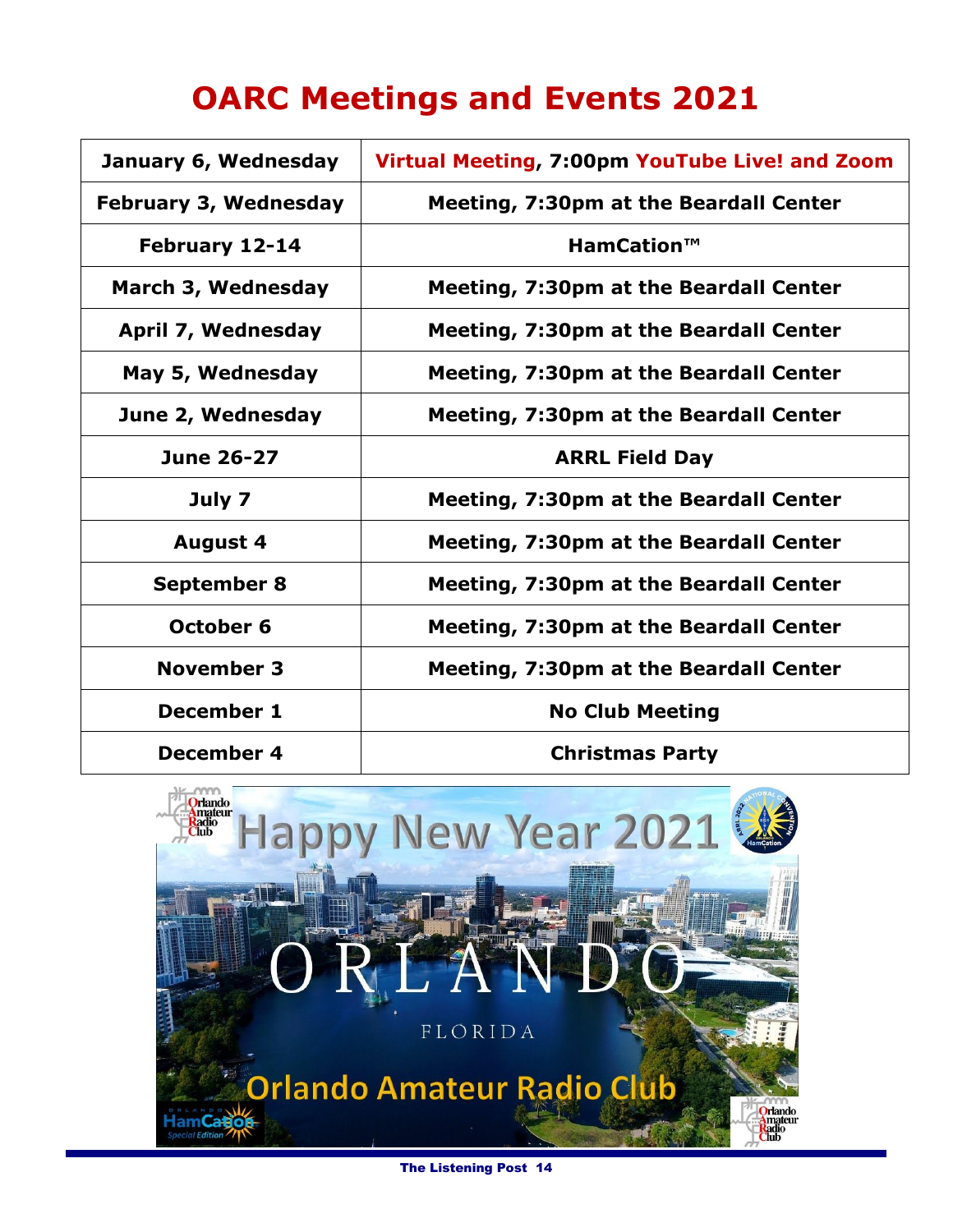

# OARC Membership Application

**Make checks payable to: Orlando Amateur Radio Club**

**Mail to: Orlando Amateur Radio Club Post Office Box 574962 Orlando FL 32857**

To have your membership card mailed to you, please include a SASE with your check.

| Date: 1201 [ ] Regular Member [ ] Family Member [ ] Associate Member<br>[ ] New Membership [ ] Renewal [ ] CMP    |                                                                         |                         |  |
|-------------------------------------------------------------------------------------------------------------------|-------------------------------------------------------------------------|-------------------------|--|
|                                                                                                                   |                                                                         |                         |  |
|                                                                                                                   |                                                                         |                         |  |
|                                                                                                                   |                                                                         |                         |  |
|                                                                                                                   |                                                                         |                         |  |
|                                                                                                                   |                                                                         |                         |  |
| Rates: Regular [ ] 1 year \$15.00 [ ] 3 years \$40.00 [ ] 6 years \$75.00                                         |                                                                         |                         |  |
| Rates: Family [ ] 1 year \$5.00 per family member Husband, Wife or Child under 18                                 |                                                                         |                         |  |
| Rates: Associate [ ] 1 year \$15.00                                                                               |                                                                         | Dues Total: ___________ |  |
| All Membership(s) will expire ONE, THREE or SIX year(s) from date paid.<br>Are you an ARRL Member: [ ] Yes [ ] No |                                                                         |                         |  |
| Name Badges: White letters on Black background with Gold embossed OARC logo.                                      |                                                                         |                         |  |
| [ ] Regular $3'' \times 1.5''$ @ \$10.00 each                                                                     |                                                                         |                         |  |
| Name:                                                                                                             | Call                                                                    |                         |  |
| All badges are to be picked up at the General meeting or add \$3.00 for shipping & handling.                      |                                                                         |                         |  |
| Shipping & Handling: [ ] Yes [ ] No                                                                               |                                                                         |                         |  |
|                                                                                                                   | <b>Badges</b> ______________ S&H _______________ Total ________________ |                         |  |

The Listening Post 15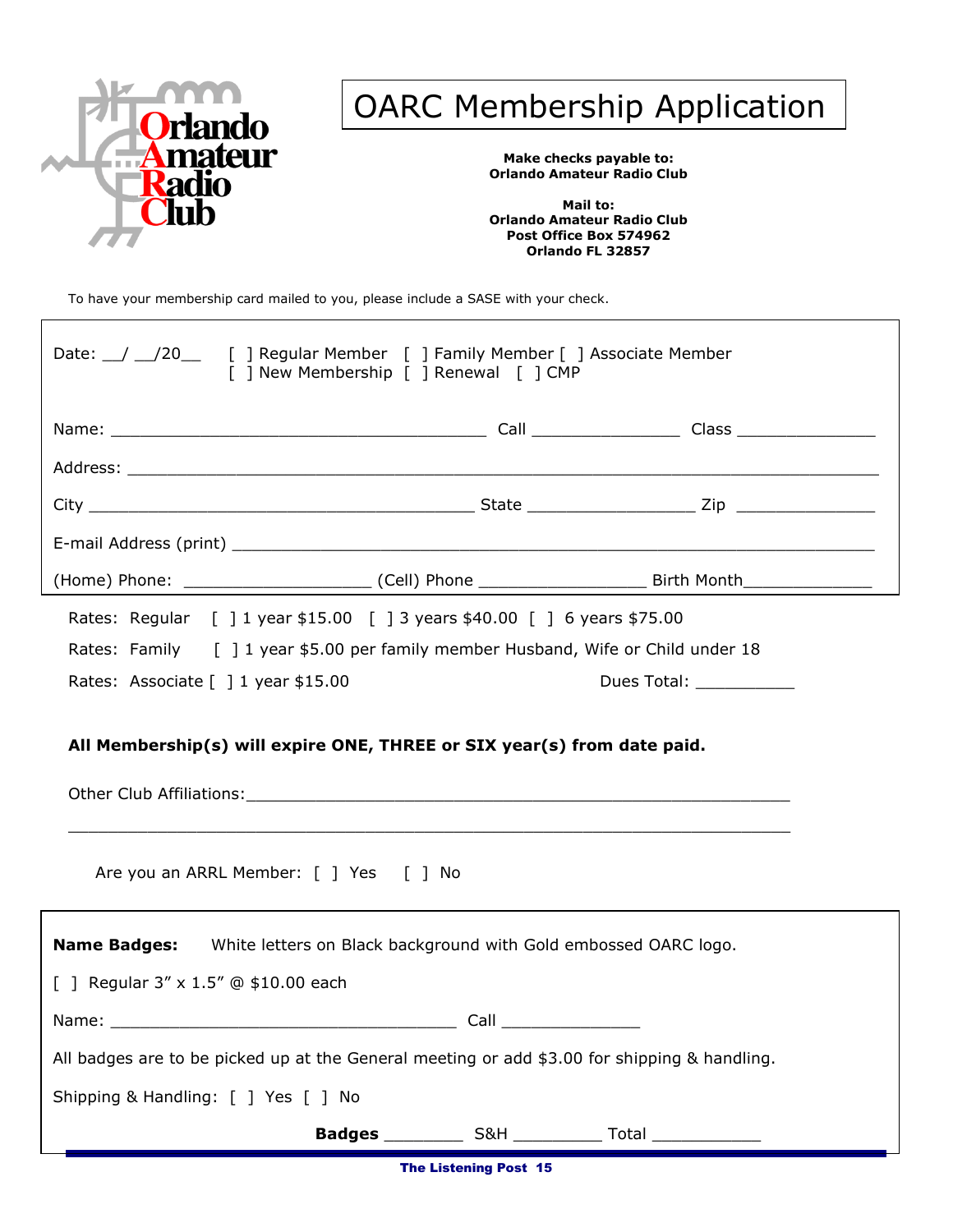

**ation** HAMCATION® COMMERCIAL VENDORS

| Company                               | <b>Website</b>                      |
|---------------------------------------|-------------------------------------|
| <b>NEX-GEN Custom Hot Spots</b>       | https://hamradio1.com/              |
| Signman of Baton Rouge                | https://www.thesignman.com/         |
| <b>RT Systems</b>                     | https://www.rtsystemsinc.com/       |
| NorthWest Digital                     | http://nwdigitalradio.com/          |
| <b>Expert Linears</b>                 | https://www.expertlinears.com/      |
| <b>TN07 Engineering</b>               | https://tn07.com/                   |
| <b>Times Microwave</b>                | https://www.timesmicrowave.com/     |
| <b>ABR Industries LLC</b>             | https://abrind.com/                 |
| Ham Radio Outlet                      | https://www.hamradio.com/           |
| Mastrant                              | https://www.mastrant.com/           |
| <b>Heil Sound</b>                     | https://heilsound.com/              |
| Giga Parts                            | https://www.gigaparts.com/          |
| M2 Antenna                            | https://www.m2inc.com/              |
| <b>W2IHY Technologies</b>             | https://w2ihy.com/                  |
| <b>Peet Brothers</b>                  | https://www.peetbros.com/shop/      |
| <b>Tornado Alert</b>                  | https://tornadoalert.com/           |
| <b>Information Station Specialist</b> | https://www.theradiosource.com/     |
| The Wireman Inc                       | https://thewireman.com/             |
| Ham Radio Deluxe                      | https://www.hamradiodeluxe.com/     |
| Aluma Tower                           | https://www.alumatower.com/         |
| <b>Cable Experts</b>                  | http://www.cablexperts.com/         |
| <b>Arlan Communications</b>           | http://www.arlancommunications.com/ |
| <b>Wolf River Coils</b>               | https://www.wolfrivercoils.com/     |
| QuickSilver                           | https://www.qsradio.com/            |
| <b>Tower Electronics</b>              | http://www.pl-259.com/              |
| Vibroplex                             | http://www.vibroplex.com/           |
| Comet Antenna                         | https://cometantenna.com/           |
| <b>WBOW</b>                           | https://www.wb0w.com/               |
| <b>Diamond Antennas</b>               | https://www.diamondantenna.net/     |
| <b>Batteries America</b>              | https://batteriesamerica.com/       |

### **[WWW.HAMCATION.COM](http://www.hamcation.com/)**